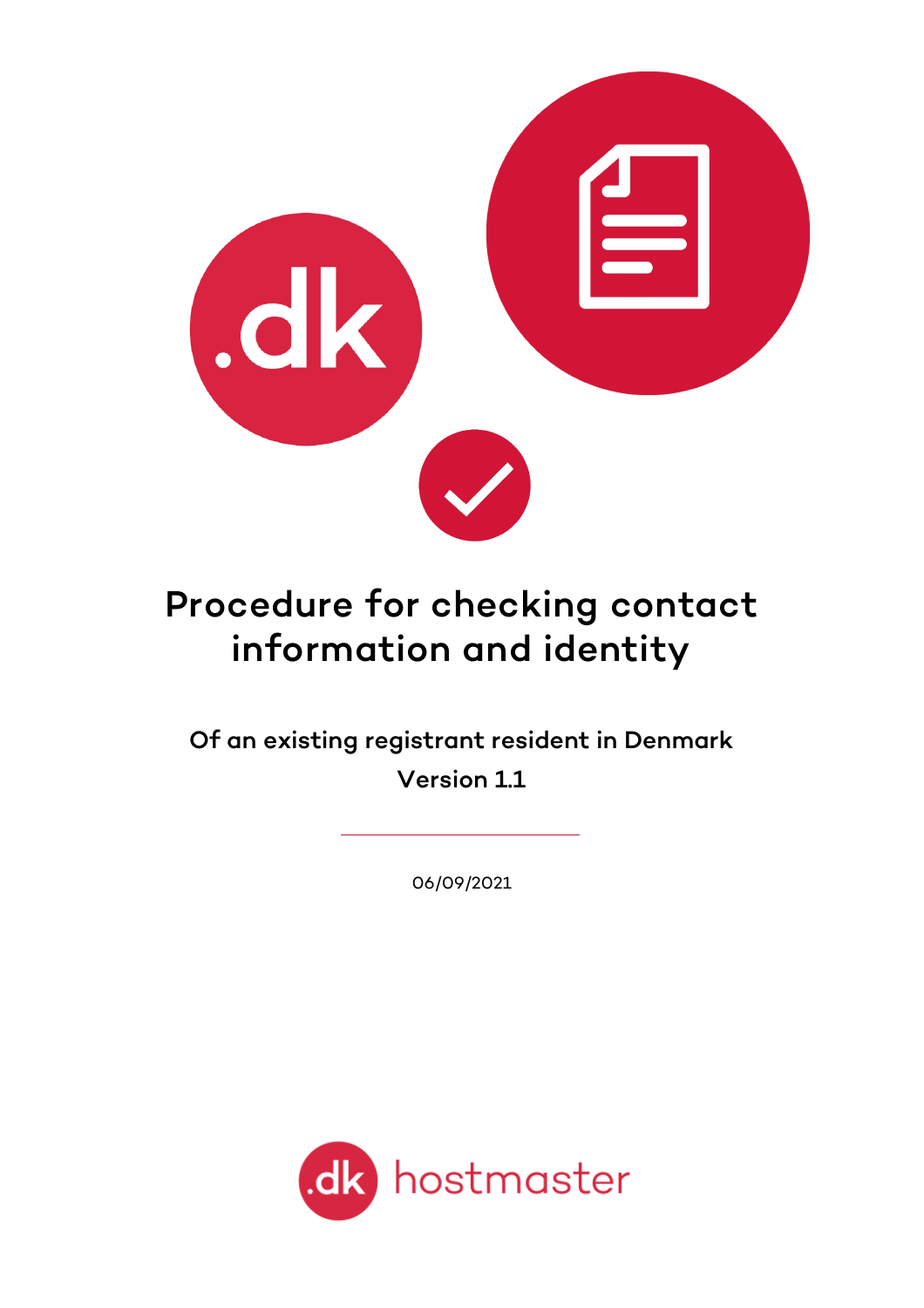# 1. About checking contact information and identity

- 1.1 DK Hostmaster is obliged to secure correct contact information of those who have registered a .dk domain name. This is necessary for DK Hostmaster to comply with Section 18 of the Danish Domain Names Act, which stipulates that registrants' contact information in DK Hostmaster's database must be accurate and up-to-date.
- 1.2 This procedure describes how DK Hostmaster checks the contact information, such as name and address, and the identity of registrants resident in Denmark, who have already registered a .dk-domain name.
- 1.3 DK Hostmaster checks that the information specified in section 1.2 are accurate. Checks are also performed to ensure compliance between the registered contact information and the registrant's identity.

#### 2. NemID check

- 2.1 At DK Hostmaster's request, a registrant with an address in Denmark must provide accurate contact information and provide proof of identity using NemID. This can be done via DK Hostmaster's self-service portal at [https://self-service.dk](https://self-service.dk-hostmaster.dk/)[hostmaster.dk/](https://self-service.dk-hostmaster.dk/)
- 2.2 Registrants who are private individuals must log in with their NemID and then enter their civil registration (CPR) number. Correct identity is considered proven when DK Hostmaster can confirm compliance between the NemID used and the CPR number supplied. DK Hostmaster then deletes the information about the registrant's CPR number.

Name and address information are regarded as accurate once DK Hostmaster has compared the information against the CPR register and can confirm a match with the information registered with DK Hostmaster.

- 2.3 Registrants representing a company, authority or association must log in with the NemID employee signature. Correct identity is considered proven when DK Hostmaster can confirm a match between the NemID used and the business registration (CVR) number supplied. Name and address information are regarded as accurate once DK Hostmaster has compared the information against the CVR register and can confirm a match with the information registered with DK Hostmaster.
- 2.4 Private individuals with a CVR number associated with their personal NemID may choose to be checked according to either section 2.2 or 2.3. The domain name will then be registered with DK Hostmaster as associated with a private individual or with a company, respectively.
- 2.5 DK Hostmaster does not give the registrant access to DK Hostmaster's self-service portal if the above NemID check is not completed.